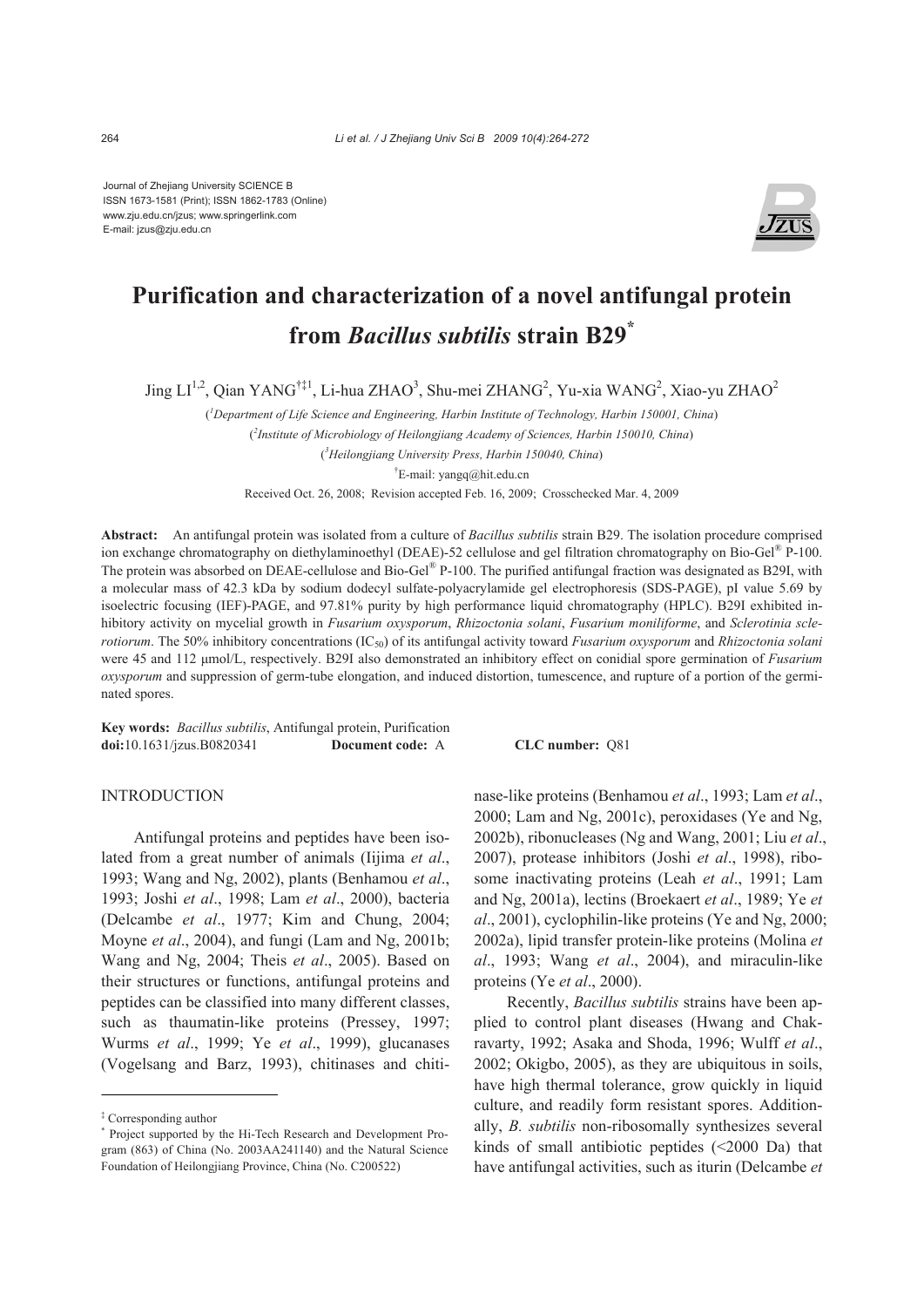*al*., 1977; Tsuge *et al*., 2001; Stein, 2005), surfactin (Peypoux *et al*., 1999; Carrillo *et al*., 2003), fengymycin, bacilysin (Loeffler *et al*., 1986), bacillomycin (Peypoux *et al*., 1980), mycosubtilin (Peypoux *et al*., 1986), and mycobacillin (Majumdar and Bose, 1960; Sengupta *et al*., 1971). *B. subtilis* also secretes an abundance of proteins (Moyne *et al*., 2004; Liu *et al*., 2007). However, little is known about the antifungal activity of these proteins. In our previous study, we have isolated an antagonistic strain *B. subtilis* B29, which strongly inhibits pathogens such as *Fusarium*, *Pythium*, and *Rhizoctonia* on potato dextrose agar (PDA) plates, and controls vegetable and melon wilt diseases in field (Li and Yang, 2005). We have also found that B29 secretes antifungal proteins and obtained the optimum fermentation conditions to secrete antifungal proteins (Li *et al*., 2008). This study reports the isolation, purification, and preliminary characterization of a novel antifungal protein secreted

## MATERIALS AND METHODS

## **Chemicals**

by *B. subtilis* B29.

All chemicals were of analytical grade. Bovine serum albumin (BSA) was obtained from Sigma (USA), diethylaminoethyl (DEAE)-52 cellulose from Whatman (USA), and Bio-Gel® P-100 from Bio-Rad (USA). Low-molecular weight protein standards were purchased from TaKaRa Biotechnology (Dalin) Co., Ltd. (China).

#### **Organism and growth conditions**

The strain of *Bacillus subtilis* B29 was isolated in the Institute of Microbiology of Heilongjiang Academy of Sciences (IMHAS) from a sample of soil collected at the suburb of Harbin City (China), and identified as *Bacillus subtilis* on the basis of its morphological, biochemical and physiological characteristics, and 16S rDNA analysis (Li and Yang, 2005). The strain was deposited in the own microbiology strain collection in the IMHAS. B29 was cultured in 250-ml Erlenmeyer flasks containing 50 ml of NYD medium (10 g glucose, 8 g beef extract, and 5 g yeast extract) in a rotary shaker at 150 r/min at 30 °C for 5 d. Its pH was adjusted to 7.5 before autoclaving at 121 °C for 15 min. On completion of the culture, the bacteria were removed by centrifugation at 6000 r/min for 30 min at 4  $^{\circ}$ C, and the supernatant was used for crude proteins isolation.

*Fusarium oxysporum* f. *cucumerinum* was isolated from wilted cucumber roots and stored at 4 °C in PDA. It was incubated on Petri plates containing 15 ml PDA under sterile conditions at room temperature  $[(28\pm2)$  °C] for 5 d to prepare a conidial suspension for later use.

#### **Isolation and purification of antifungal protein**

The precipitate from cell-free culture broth supernatants by ammonium sulphate at  $30\%$  (w/v) saturation was collected by centrifugation at 6000 r/min for 30 min and discarded. The crude proteins were precipitated from the supernatant at  $70\%$  (w/v)  $(NH_4)_2SO_4$  saturation. The latter was added in small portions with constant stirring for 30 min. The stirring was continued for 1 h, and the mixture was kept overnight at 4 °C. The precipitate was collected by centrifugation at 6000 r/min for 30 min, dissolved in a  $1/15$  (v/v) phosphate buffer (0.02 mol/L, pH 6.8), and dialyzed for 24 h with 4 changes in the same buffer (500 ml each) to remove ammonium sulphate. The dialysates were condensed to yield crude proteins, which were further purified by column chromatography. A part of the crude proteins were dissolved in 5 ml of phosphate buffer (0.02 mol/L, pH 6.8), and the antifungal activity of the crude proteins was tested against *Fusarium oxysporum*.

Chromatography was carried out on a DEAE-52 cellulose ion exchange column (2.5 cm×50 cm; Whatman) previously equilibrated with 0.02 mol/L phosphate buffer (pH 6.8). The column was first eluted with 500 ml of the same buffer (pH 6.8) to yield unadsorbed proteins, and subsequently with a linear gradient of 0~1 mol/L NaCl in phosphate buffer  $(0.02 \text{ mol/L}, \text{pH } 6.8)$  to desorb the adsorbed proteins (fractions I, II, III, IV). Each fraction was dialyzed in distilled water to remove NaCl, and then adjusted to the same concentration with phosphate buffer. Antifungal activity was tested against *Fusarium oxysporum*. Fraction I was subsequently chromatographed on Bio-Gel<sup>®</sup> P-100 column (1.6 cm×50 cm; Bio-Rad). The column was eluted with 0.02 mol/L phosphate buffer (pH 6.8) to collect one main protein peak  $(P_1)$  and another small protein peak  $(P_2)$ . The antifungal activity of the two fractions was tested. All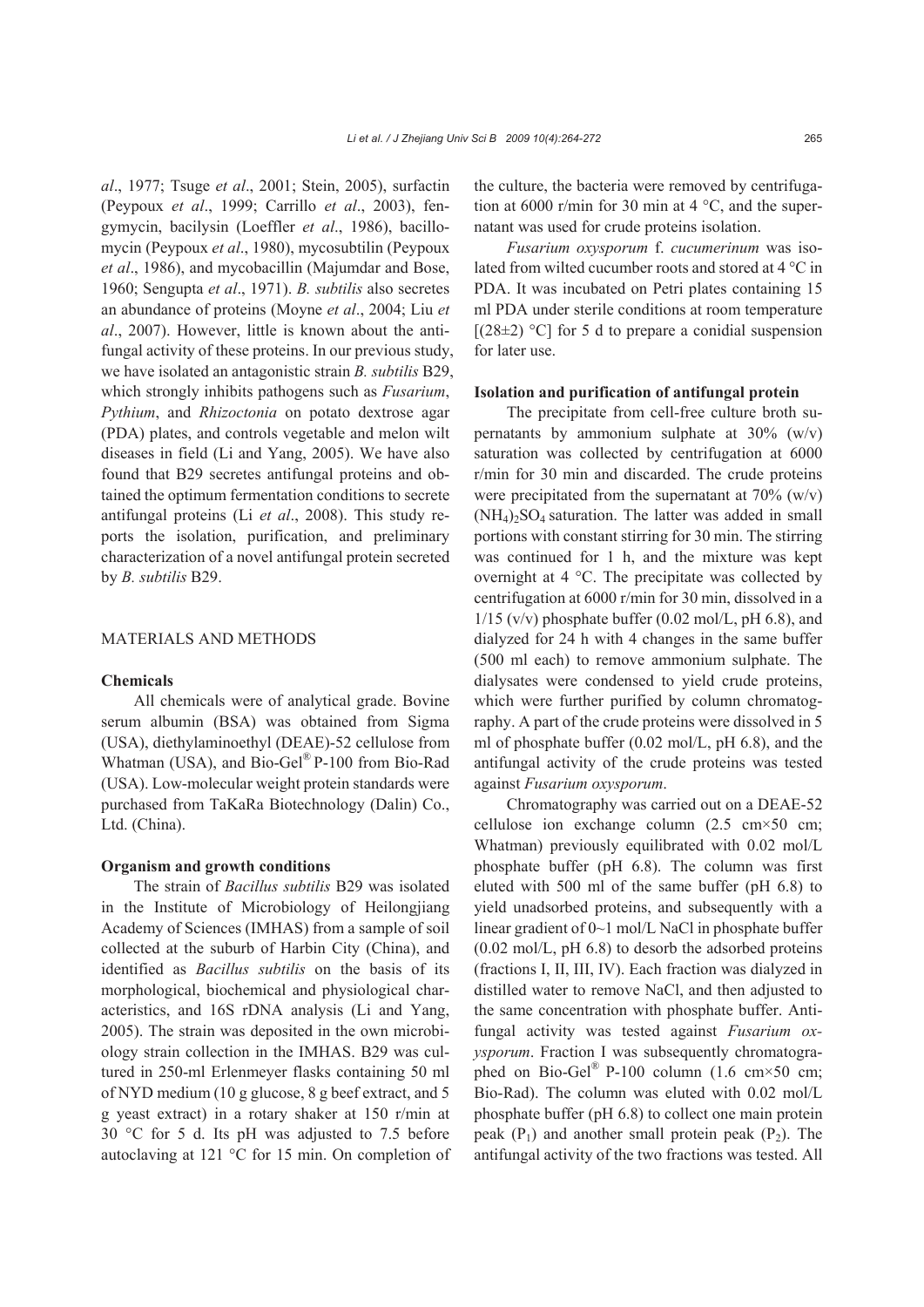purification processes were carried out with a Nucleic acid-Protein Detective System (8823A-UV MONI-TOR, Beijing, China).  $P_1$  representing the purified antifungal protein was designated as B29I.

# **Electrophoresis, molecular mass, pI value and protein concentration determination**

The molecular mass of the purified antifungal protein from *B. subtilis* strain B29 was conducted by sodium dodecyl sulfate-polyacrylamide gel electrophoresis (SDS-PAGE), according to the procedure of Laemmli and Favre (1973) using a 12% (w/v) gel and 5% (w/v) stacking gel. The gel was stained with Coomassie brilliant blue after electrophoresis. The molecular mass of B29I was determined by comparison of its electrophoretic mobility with those of molecular mass marker proteins (TaKaRa Biotechnology (Dalin) Co., Ltd., China). The pI value of the purified antifungal protein was determined by isoelectric focusing (IEF)-PAGE. The protein concentration was determined using the method of Bradford (1976), with bovine serum albumin as a standard.

## **High performance liquid chromatography (HPLC) and mass spectrum analysis**

The purity of the purified antifungal protein from *B. subtilis* strain B29 was analyzed by the C18 reversed phase column HPLC system. The HPLC was conducted on an Agilent zorbax 300SB-C18 column  $(4.6 \text{ mm} \times 150 \text{ mm}; 3.5 \text{ µm}; 30 \text{ nm})$ : the mobile phases A 0.1% (v/v) trifluoroacetic acid (TFA)-water solution and B 0.1% (v/v) TFA-acetonitrile solution, with gradient elution. The detection wavelength was 280 nm and column temperature 25 °C.

The antifungal protein B29I separated by SDS-PAGE was analyzed after in-gel digestion by National Center of Biomedical Analysis (NCBA), Beijing, China. The peptide-mass fingerprinting (PMF) was obtained by matrix assisted laser desorption/ionization-time of flight (MALDI-TOF) mass spectrometry and searched in Mascot.

## **N-terminal sequence analysis**

The N-terminal amino acid sequence of the antifungal protein B29I was determined by means of automated Edman degradation using an ABI Procise™ 492cLC protein sequencer equipped with an HPLC system.

#### **Assay of antifungal activity**

The assay of the purified protein B29I for antifungal activity toward *Fusarium oxysporum* f. *cucumerinum* and *Rhizoctonia solani* was carried out on 100 mm×15 mm Petri plates each containing 10 ml of PDA. After the mycelial colony had developed, sterile blank paper disks (0.65 cm in diameter) were placed at a distance of 0.5 cm away from the rim of the mycelial colony. An aliquot (10 μl) containing either 9 or 36 μg of the purified protein B29I was added to each disk. The plates were sealed with parafilm, and incubated at 28 °C until mycelial growth had enveloped disks containing the control and had formed crescents of inhibition around disks containing samples with antifungal activity (Lam *et al*., 2000).

To determine the 50% inhibitory concentrations  $(IC_{50})$  for the antifungal activity, three doses of the antifungal protein B29I were added separately to three aliquots each containing 4 ml PDA at 45  $^{\circ}$ C, mixed rapidly, and poured into three separate small Petri dishes. After the agar had cooled down, a small amount of mycelia, the same amount to each plate, was added. Buffer without B29I served only as control, and all the plates were cultured at 28 °C. When the mycelia colony of the control had grown to almost fill the plate, the area of the mycelia colony was measured, and the inhibition of fungal growth in the other plates was determined by calculating the percent reduction in the area of the mycelia colony (Wang and Ng, 2004).

# **Bioassay of the antifungal protein B29I on** *Fusarium oxysporum* **conidial spore germination**

The inhibitory effect of the purified antifungal protein B29I on conidial spore germination of *Fusarium oxysporum* f. *cucumerinum* was examined. 80 μl of 0.2% (w/v) sterile glucose, 80 μl of purified antifungal protein B29I (0.9 μg/μl) and 40 μl of *Fusarium oxysporum* conidial suspension  $(1\times10^4 \text{ spore/ml})$ were mixed completely in an Eppendorf tube. Sterile phosphate buffer (0.02 mol/L, pH 6.8) was used as a control. 100 μl of the mixture was added into a hollow-ground slide with a cover, and then incubated in the dark at room temperature  $[(28 \pm 2)$  °C] in humidified Petri dishes with three replicates. The sample was observed under a microscope at regular intervals, and the percentage spore germination was determined.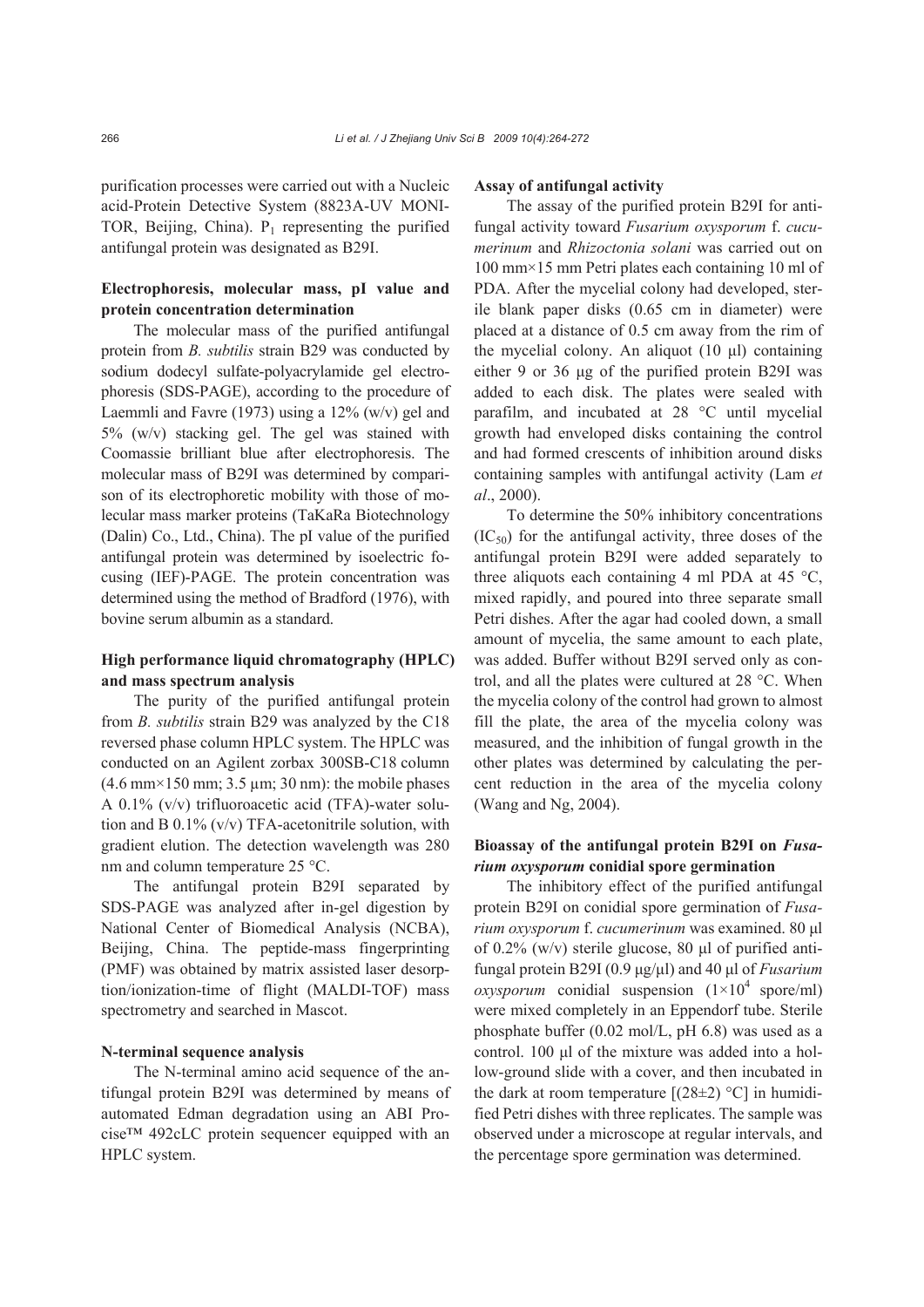## RESULTS

## **Isolation and purification of antifungal protein**

Ion exchange chromatography of *B. subtilis* strain B29 culture extract on a DEAE-52 column contained one unadsorbed fraction and four adsorbed fractions (I, II, III, and IV) (Fig.1). Of these fractions, only fraction I showed strong antifungal activity (Fig.2), and fraction II showed a less antifungal activity. Fraction I was resolved on the Bio-Gel<sup>®</sup> P-100 column into two fractions  $(P_1$  and  $P_2)$  (Fig.3). Only fraction  $P_1$  exhibited antifungal activity (Fig.2) and showed a single band with a molecular mass of 42.3 kDa in SDS-PAGE (Fig.4). This single-band antifungal protein was designated as B29I. Its purity was 97.81% as detected by HPLC and its pI value was 5.69 as determined by IEF-PAGE. The protein yields at various stages of chromatographic purification are shown in Table 1.



**Fig.1 Ion exchange chromatography on a DEAE-52 column (2.5 cm×50 cm)** 

Sample: crude proteins from the supernatant in  $Na<sub>2</sub>HPO<sub>4</sub>/$ NaH<sub>2</sub>PO<sub>4</sub> buffer (20 mmol/L, pH 6.8). Slanting line across the chromatography indicates linear NaCl concentration gradient (0~1 mol/L) employed to elute the absorbed fractions I, II, III, and IV



**Fig.3 Gel chromatography on a Bio-Gel® P-100 column (1.6 cm×50 cm)**

Sample: fraction I from DEAE-52 column chromatography. Buffer: 20 mmol/L  $Na<sub>2</sub>HPO<sub>4</sub>/NaH<sub>2</sub>PO<sub>4</sub>$  (pH 6.8). Flow rate: 0.4 ml/min

#### **Amino acid sequence analysis**

The PMF of antifungal protein B29I was obtained by MALDI-TOF mass spectrometry, and was an unreported protein as searched in the Mascot database. Subsequently, the digestion products of B29I were detected by ESI-QUADRUPOLE-OA-TOF (Q-TOF2), and three random double electric charge segments were chosen to be detected by collision-induced dissociation (CID). The amino acid sequences of three peptide segments were KTHVLEDEFK, KGYQTG DFGAYLH, and RTYEVAEESPVLGL respectively.

**Table 1 Protein yields of chromatographic fractions with antifungal activity obtained at different stages of purification**

| Fraction                                  | Total protein<br>(mg) | Recovery of<br>protein $(\% )$ |
|-------------------------------------------|-----------------------|--------------------------------|
| Crude extract                             | 224.1                 | 100.0                          |
| DEAE-52 fraction I                        | 17.0                  | 76                             |
| Bio-Gel <sup>®</sup> P-100 fraction $P_1$ | 143                   | 84 1                           |



**Fig.2 Antifungal activity of fractions from DEAE-52 and Bio-Gel® P-100 chromatographies toward** *Fusarium oxysporum*

A: control (10 μl 20 mmol/L Na<sub>2</sub>HPO<sub>4</sub>/NaH<sub>2</sub>PO<sub>4</sub> buffer (PB buffer), pH 6.8); B, C: fraction I from DEAE-52 column chromatography; D: 9 μg antifungal protein B29I (fraction  $P_1$ ) in 10 μl PB buffer; E: 36 μg antifungal protein B29I (fraction  $P_1$ ) in 10 μl PB buffer



**Fig.4 Sodium dodecyl sulfate-polyacrylamide gel electrophoresis of fraction P1 from Bio-Gel® P-100 column chromatography** 

Lane 1: purified antifungal protein B29I; Lane M: low molecular mass markers from TaKaRa Biotechnology (China)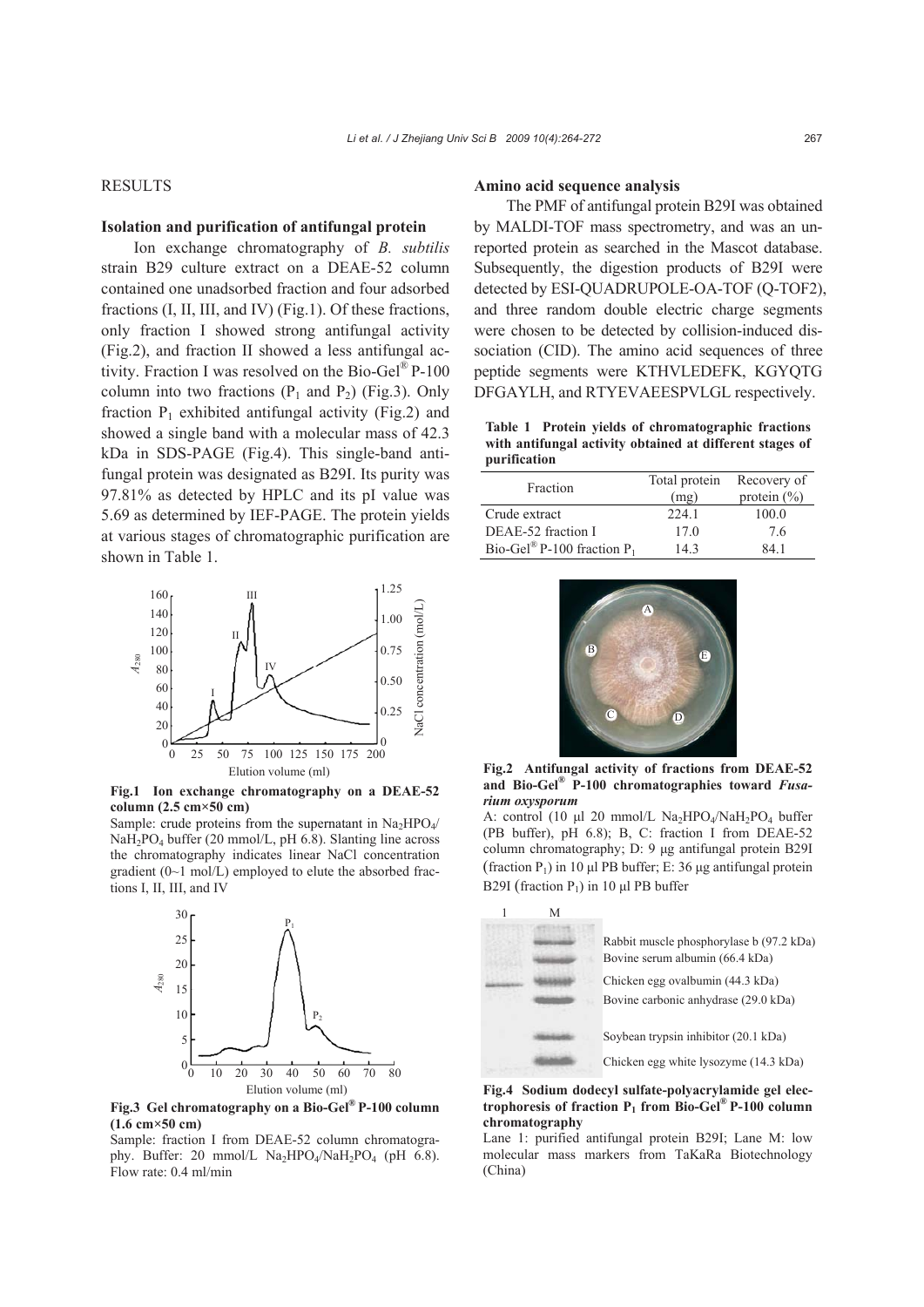The N-terminal amino acid sequence of the antifungal protein B29I was different from those of other antifungal proteins from *Bacillus subtilis* (Table 2). However, a random amino acid sequence (RTY EVAEESPVLGL) from B29I showed slight resemblance to a small portion of those antifungal proteins from *Bacillus subtilis* (Table 2).

## **Antifungal activity of B29I**

Antifungal activity of B29I toward *Fusarium oxysporum*, *Rhizoctonia solani*, *Fusarium moniliforme*, and *Sclerotinia sclerotiorum* was observed (Fig.5). Of the various fungal species, *Fusarium oxysporum* and *Rhizoctonia solani* showed the highest sensitivity to the antifungal protein B29I. The  $IC_{50}$ values of the inhibitory activity of the antifungal protein B29I on hyphal growth in *Fusarium oxysporum* and *Rhizoctonia solani* were 45 and 112 μmol/L, respectively. Antifungal activity was discernible at various temperatures up to 80 °C, but disappeared at  $100^{\circ}$ C (Fig.6).

The purified antifungal protein B29I was strongly inhibitory to conidial spore germination of *F. oxysporum*, and suppressive to germ-tube elongation (Table 3). Percentage spore germination of the control increased with time from 18% at 8 h to 97.5% at 16 h. At that time, mycelia were growing after germ-tube emergence, growth and elongation. However, no spore germination was observed after treatment with antifungal protein B29I (72 μg). When incubation time was increased to 24 h, 22.7% spore germination and germ-tube emergence were detected after treatment with B29I. In addition, a portion of germinated spores of *F. oxysporum* appeared distorted, tumescent, and ruptured (Fig.7), and the germ-tube was unable to



**Fig.5 Antifungal activity of antifungal protein B29I toward** *Fusarium oxysporum* **(a),** *Rhizoctonia solani* **(b),**  *Fusarium moniliforme* **(c), and** *Sclerotinia sclerotiorum* **(d)** A: 10 μl of 85.2 μmol/L (36 μg) B29I; B: 10 μl of 20 mmol/L Na<sub>2</sub>HPO<sub>4</sub>/NaH<sub>2</sub>PO<sub>4</sub> buffer (pH 6.8)



**Fig.6 Thermal stability test of antifungal protein B29I (36 μg) on** *Fusarium oxysporum* 

A: 0 °C; B: 20 °C; C: 40 °C; D: 60 °C; E: 80 °C; F: 100 °C; G: 120 °C; H: 10 μl of 20 mmol/L Na<sub>2</sub>HPO<sub>4</sub>/NaH<sub>2</sub>PO<sub>4</sub> buffer (pH 6.8). Disks (A~G): 36 μg B29I exposed to various stipulated temperatures for 10 min prior to assay for antifungal activity

| Antifungal protein                         | Sequence <sup>®</sup>             | Origin                     |
|--------------------------------------------|-----------------------------------|----------------------------|
| <b>B29I</b>                                | GRIWHN…RTYEVAEESPVLGL             | Bacillus subtilis          |
| Bacisubin                                  | <b>AOPGIOOI</b>                   | $B.$ subtilis <sup>a</sup> |
| $Yx$ <sup>[<math>F</math></sup> (fragment) | RIGFHGKAAYNSAKHG…VIGLT            | B. subtilis <sup>b</sup>   |
| Endo-1,4- $\beta$ -glucanase               | MMRRRK ··· VIYEIANE ··· PD ··· VG | $B.$ subtilis <sup>b</sup> |
| YnfF                                       | MMSSVK…ISDPILNDP…LGTHLY           | $B.$ subtilis <sup>b</sup> |
| BamD                                       | MNNLA···RPY···EVIEMGP···AGLL      | $B.$ subtilis <sup>b</sup> |
| Putative sensor kinase                     | MNWRLT…YSYFRGFKNPSLGK…L           | $B.$ subtilis <sup>b</sup> |
| Bacillomycin D synthetase C                | MSEFKQ…TYQVVNE…SP…VIGIL           | $B.$ subtilis <sup>b</sup> |

|  |  |  | Table 2 Comparison of N-terminal and a random sequence of B29I with other antifungal proteins |  |
|--|--|--|-----------------------------------------------------------------------------------------------|--|
|  |  |  |                                                                                               |  |

\* ··· is space introduced to maximize sequence similarity and identical amino acid residues were underlined; a Data taken from (Liu *et al*., 2007); <sup>b</sup>Data searched from National Center for Biotechnology Information (NCBI)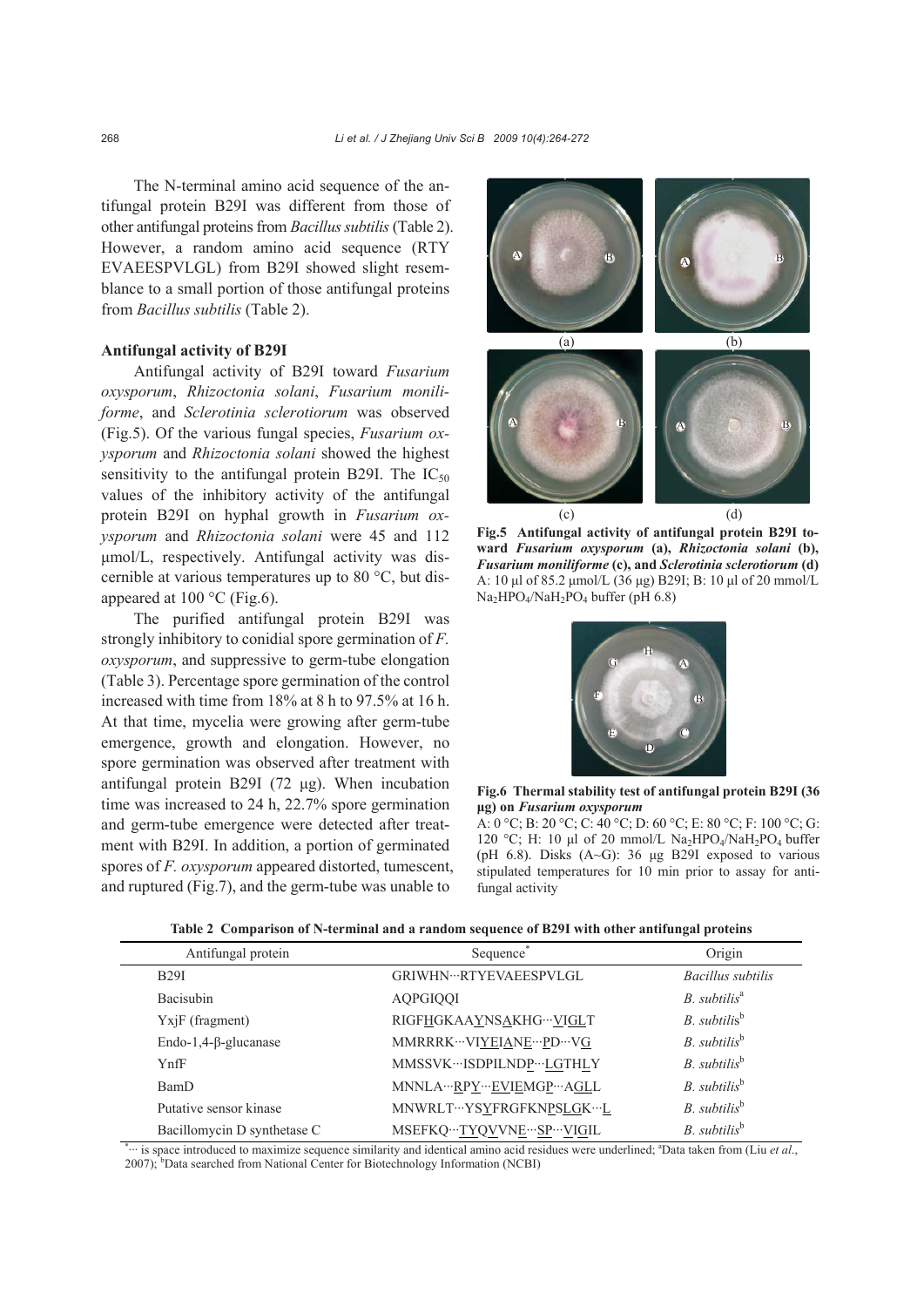| Incubation time | Control                  |                      | B29I                     |                         |
|-----------------|--------------------------|----------------------|--------------------------|-------------------------|
| (h)             | Spore germination $(\%)$ | Morphology           | Spore germination $(\%)$ | Morphology              |
| 8               | 18.0                     | Germ-tube emergence  |                          |                         |
| 10              | 27.0                     | Germ-tube growth     |                          |                         |
| 12              | 53.0                     | Germ-tube elongation |                          |                         |
| 16              | 97.5                     | Mycelial growth      |                          |                         |
| 24              | 100.0                    | Mycelial extension   | 22.7                     | Germ-tube emergence     |
| 36              | 100.0                    | Compact mycelia      | 60.0                     | Germ-tube elongation    |
| 72              | 100.0                    | Compact mycelia      | 60.0                     | Limited mycelial growth |

**Table 3 The inhibitory effect of the antifungal protein B29I on** *Fusarium oxysporum* **spore germination**



**Fig.7 Inhibitory effect of B29I on** *Fusarium oxysporum* **spore germination as seen under the light microscope**  (a) Normal spore germination of *F. oxysporum*; (b) Ungerminated spores of *F. oxysporum* after treatment with B29I (72 μg) for 24 h; (c) Abnormal germinated spores of *F. oxysporum* appeared distorted, tumescent, and ruptured after treatment with B29I (72 μg) for 24 h

elongate anymore, while percentage spore germination was 100%, and mycelial extension also occurred in the control. At 36 h and 72 h, 60% of spores incubated with antifungal protein B29I germinated, but less mycelial growth was observed compared with the control. The purified antifungal protein B29I showed an inhibitory effect on conidial spore germination of *F. oxysporum*, germ-tube elongation, and mycelial development.

# DISCUSSION

This paper reports a novel antifungal protein, designated as B29I, isolated from *Bacillus subtilis* strain B29. The molecular mass of the antifungal protein B29I was different from those of other reported antifungal proteins from *B. subtilis*, such as bacisubin (41.9 kDa) (Liu *et al*., 2007), YxjF (fragment) (12.23 kDa), endo-1-4-β-glucanase (46.60 kDa), YnfF (45.39 kDa), BamD (44.94 kDa), putative sensor kinase (53.38 kDa), bacillomycin D synthetase C (309.04 kDa) (NCBI search), and X98III (59.0 kDa ) (Xie *et al*., 1998). The N-terminal amino acid

sequence of the antifungal protein B29I was distinctly different from those of the abovementioned antifungal proteins. However, a random amino acid sequence (RTYEVAEESPVLGL) from B29I was slightly similar to a small portion of the sequences in BamD, bacillomycin D synthetase C, endo-1-4-β-glucanase, YxjF (fragment), putative sensor kinase, and YnfF (Table 2), and those antifungal proteins from *Bacillus subtilis* demonstrated antifungal activity toward *Aspergillus flavus* (Moyne *et al*., 2004).

The antifungal spectra of those reported antifungal proteins from *B. subtilis* were different. Bacisubin secreted from *B. subtilis* strain B-916 strongly inhibited mycelial growth in some species of *Alternaria* and *Botrytis*, while the antifungal protein B29I inhibited mycelial growth in *Fusarium oxysporum*, *Rhizoctonia solani*, *Fusarium moniliforme*, and *Sclerotinia sclerotiorum*. The  $IC_{50}$  values of antifungal activity of B29I toward *F. oxysporum* and *R. solani* were as low as 45 and 112 μmol/L, respectively. The antifungal protein B29I was also strongly inhibitory to conidial spore germination of *F. oxysporum*, suppressive to germ-tube elongation, and induced distortion, tumescence, and rupture of a portion of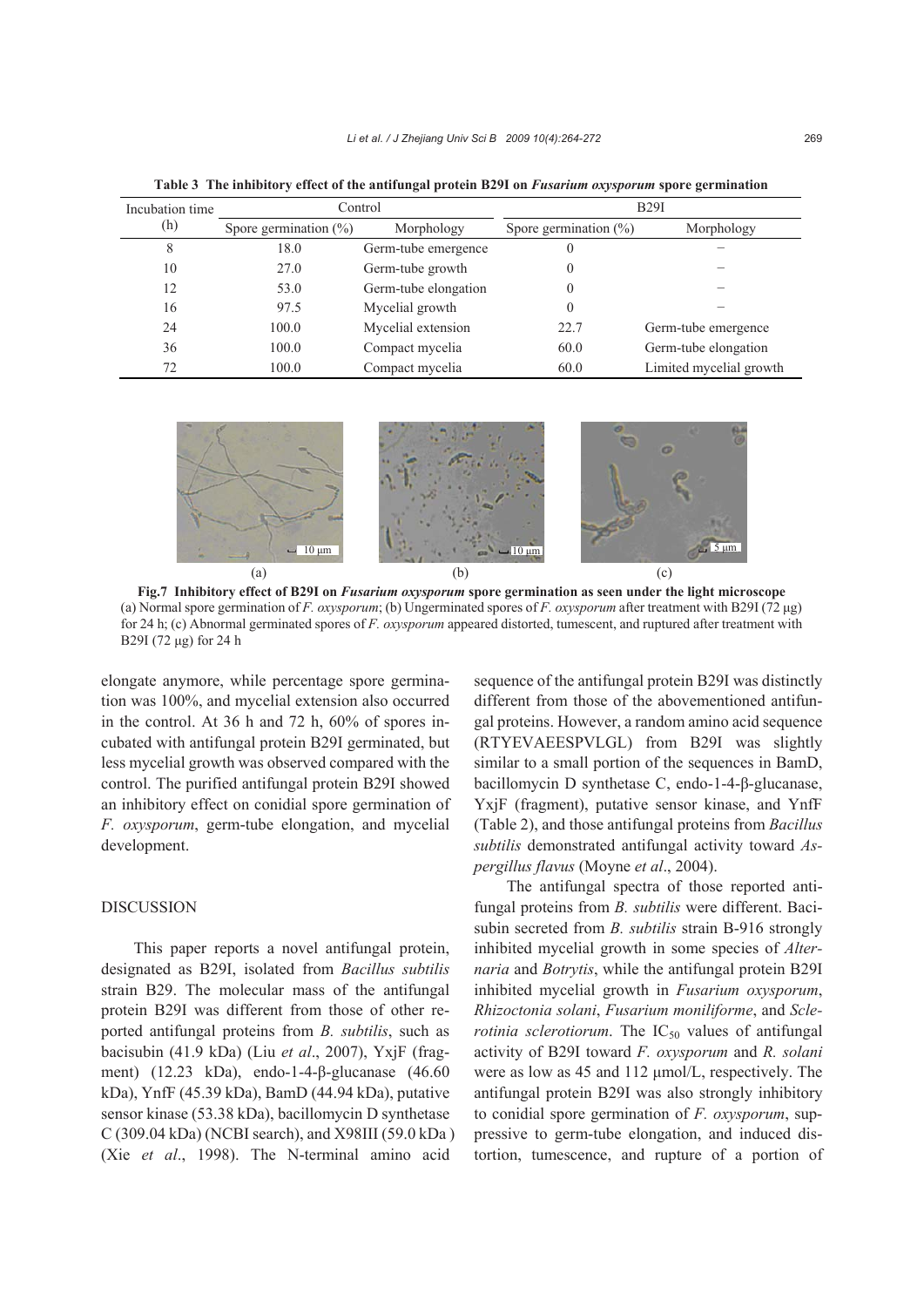germinated spores of *F. oxysporum*. The fairly high thermostability of antifungal protein B29I was noteworthy.

The antifungal protein B29I was absorbed on DEAE-cellulose, unlike most of the antifungal proteins and peptides reported earlier (Wang and Ng, 2002; 2004; Ngai *et al.*, 2005). Its chromatographic behaviors on DEAE-cellulose and Bio-Gel® P-100 were distinct from those of other antifungal proteins (Lam *et al*., 2000; Ng and Wang, 2001; Liu *et al*., 2007).

*Bacillus subtilis* can produce more than two dozens of antibiotics with an amazing variety of structures. Most of the anti-microbial active compounds produced include peptides that are either ribosomally synthesized and post-translationally modified (lantibiotics and lantibiotic-like peptides), or are non-ribosomally generated. Some non-peptidic compounds such as polyketides, an aminosugar, and a phospholipid are also produced (Stein, 2005). The lipoheptapeptide (surfactin) is the most powerful biosurfactant known; it exerts a detergent-like action on biological membranes (Carrillo *et al*., 2003), and is distinguished by its exceptional emulsifying, foaming, anti-viral and anti-mycoplasma activities. The iturines and the bacillomycins possess strong anti-fungal and haemolytic properties, but exhibit only limited anti-bacterial activity. The properties, activities, and genes for biosynthesis of lipopeptide antibiotics have been intensively investigated (Stein, 2005; Tsuge *et al*., 2001). The differences of antifungal protein B29I in biochemical and biological characteristics from known antifungal molecules produced by *Bacillus subtilis* indicate that the antifungal protein B29I is a novel antifungal protein. Additionally, the report of antifungal protein B29I constitutes an addition to the scanty literature on *Bacillus subtilis* antifungal proteins.

#### ACKNOWLEDGMENT

The authors thank Dr. Sheau-fang Hwang (Crop Diversification Centre North, Canada), Dr. Ying Ma (Food Science and Engineering, Harbin Institute of Technology, China), and Dr. Shu-xia Bai (Chapel Hill School of Medicine, University of North Carolina, USA) for their critical review of the manuscript, National Center of Biomedical Analysis (Beijing, China) for mass spectrum analysis and Shanghai GeneCore BioTechnologies Co. Ltd. (Shanghai, China) for N-terminal amino acid sequence analysis of the purified protein.

#### **References**

- Asaka, O., Shoda, M., 1996. Biocontrol of *Rhizoctonia solani*  damping-off of tomato with *Bacillus subtilis* RB14. *Appl*. *Environ*. *Microbiol*., **62**(11):4081-4085.
- Benhamou, N., Broglie, K., Broglie, R., Chet, I., 1993. Antifungal effect of bean endochitinase on *Rhizoctonia solani*: ultrastructural changes and cytochemical aspect of chitin breakdown. *Can. J. Microbiol.*, **39**(3):318-328.
- Bradford, M.M., 1976. A rapid and sensitive method for the quantification of milligram quantities of protein utilizing the principle of protein dye binding. *Anal. Biochem*., **72**(1-2):248-254. [doi:10.1016/0003-2697(76)90527-3]
- Broekaert, W.F., van Parijs, J., Leyns, F., Joos, H., Peumans, W.J., 1989. A chitin-binding lectin from stinging nettle rhizomes with antifungal properties. *Science*, **245**(4922): 1100-1102. [doi:10.1126/science.245.4922.1100]
- Carrillo, C., Teruel, J.A., Aranda, F.J., Ortiz, A., 2003. Molecular mechanism of membrane permeabilization by the peptide antibiotic surfactin. *Biochim. Biophys. Acta*, **1611**(1-2):91-97. [doi:10.1016/S0005-2736(03)00029-4]
- Delcambe, L., Peypoux, F., Besson, F., Guinand, M., Michel, G., 1977. Structure of iturin and iturin-like substance. *Biochem. Society Transac.*, **5**(4):1122-1124.
- Hwang, S.F., Chakravarty, P., 1992. Potential for the integrated control of *Rhizoctonia* root-rot of *Pisum sativum*  using *Bacillus subtilis* and a fungicide. *Z. PflKrankh. PflSchutz.*, **99**:626-636.
- Iijima, R., Kurata, S., Natori, S., 1993. Purification, characterization and cDNA cloning of an antifungal protein from the hemolymph of *Sarcophaga peregrine* (flesh fly). *J. Biol. Chem.*, **268**(16):12055-12062.
- Joshi, B.N., Sainani, M.N., Bastawade, K.B., Gupta, V.S., Ranjekar, P.K., 1998. Cysteine protease inhibitor from pearl millet: a new class of antifungal protein. *Biochem. Biophys. Res. Commun.*, **246**(2):382-387. [doi:10.1006/ bbrc.1998.8625]
- Kim, P.I., Chung, K.C., 2004. Production of an antifungal protein for control of *Colletotrichum lagenarium* by *Bacillus amyloliquefaciens* MET0908. *FEMS. Microbiol. Lett*., **234**(1):177-183. [doi:10.1016/j.femsle.2004.03.032]
- Laemmli, U.K., Favre, M., 1973. Maturation of the head of bacteriophage T4. I. DNA packaging events. *J. Mol. Biol.*, **80**(4):575-599. [doi:10.1016/0022-2836(73)90198-8]
- Lam, S.K., Ng, T.B., 2001a. First simultaneous isolation of a ribosome inactivating protein and an antifungal protein from a mushroom (*Lyophyllum shimeji*) together with evidence for synergism of their antifungal effects. *Arch. Biochem. Biophys.*, **393**(2):271-280. [doi:10.1006/abbi. 2001.2506]
- Lam, S.K., Ng, T.B., 2001b. Isolation of a novel thermolabile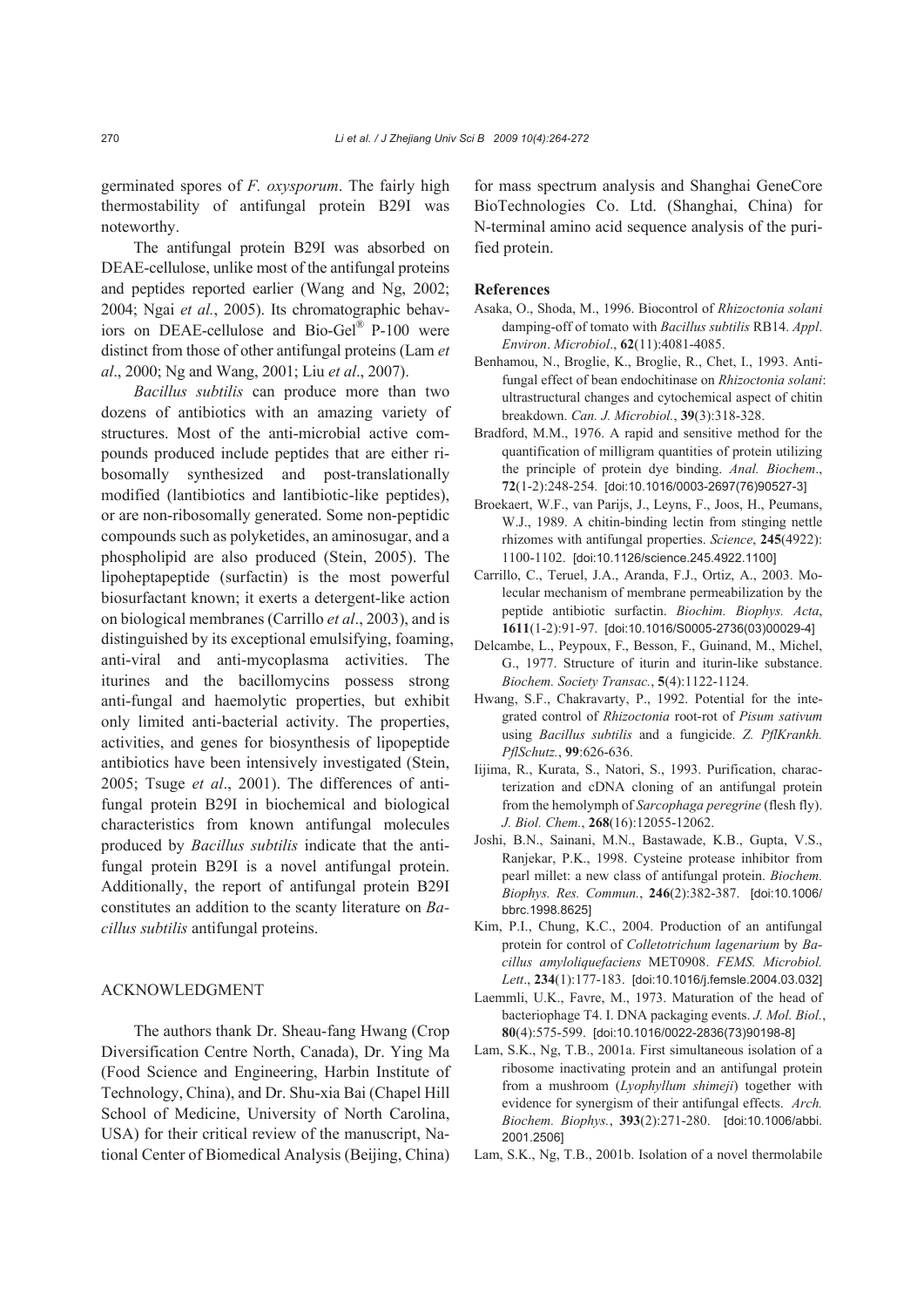heterodimeric ribonuclease with antifungal and antiproliferative activities from roots of the sanchi ginseng *Panax notoginseng*. *Biochem. Biophys. Res. Commun.*, **285**(2):419-423. [doi:10.1006/bbrc.2001.5193]

- Lam, S.K., Ng, T.B., 2001c. Isolation of a small chitinase-like antifungal protein from *Panax notoginseng* (sanchi ginseng) roots. *Int. J. Biochem. Cell Biol.*, **33**(3):287-292. [doi:10.1016/S1357-2725(01)00002-4]
- Lam, Y.W., Wang, H.X., Ng, T.B., 2000. A robust cysteine-deficient chitinase-like antifungal protein from inner shoots of the edible chive *Allium tuberosum*. *Biochem. Biophys. Res. Commun.*, **279**(1):74-80. [doi:10.1006/ bbrc.2000.3821]
- Leah, R., Tommerup, H., Svendsen, I., Mundy, J., 1991. Biochemical and molecular characterization of three barley seed proteins with antifungal properties. *J. Biol. Chem.*, **266**(3):1564-1573.
- Li, J., Yang, Q., 2005. Biological Control of *Fusarisum* Wilt with an Antagonistic Strain of *Bacillus subtilis*. *In*: Yang, Q., Yu, Z.N. (Eds.), Study on Plant Pest and Diseases Biological Control and Bio-technology. The 3rd International Symposium on Bio-Control and Biotechnology, Heilongjiang Science Technology Press, Harbin, China, p.229-236.
- Li, J., Yang, Q., Zhao, L., Wang, Y., 2008. Antifungal substance from biocontrol *Bacillus subtilis* B29 strain. *China Biotechnology*, **28**(2):59-65 (in Chinese).
- Liu, Y., Chen, Z., Ng, T.B., Zhang, J., Zhou, M., Song, F., Lu, F., Liu, Y., 2007. Bacisubin, an antifungal protein with ribonuclease and hemagglutinating activities from *Bacillus subtilis* strain B-916. *Peptides*, **28**(3):553-559. [doi:10.1016/j.peptides.2006.10.009]
- Loeffler, W., Tschen, J.S.M., Vanittanakom, N., Kulger, M., Knorpp, E., Hsieh, T.F., Wu, T.G., 1986. Antifungal effects of bacilysin and fengycin from *Bacillus subtilis*  F29-3. A comparison with activities of other *Bacillus* antibiotics. *J. Phytopathol.*, **115**(3):204-213. [doi:10.1111/j. 1439-0434.1986.tb00878.x]
- Majumdar, S.K., Bose, S.K., 1960. Isolation and homogeneity of mycobacillin. *Arch. Biochem. Biophy.*, **90**(1):154-158. [doi:10.1016/0003-9861(60)90626-3]
- Molina, A., Segura, A., Garia-Olmedo, F., 1993. Lipid transfer proteins (nsLTPS) from barley and maize leaves are potent inhibitors of bacterial and fungal plant pathogens. *FEBS Lett.*, **316**(2):119-122. [doi:10.1016/0014-5793(93) 81198-9]
- Moyne, A.L., Cleveland, T.E., Tuzun, S., 2004. Molecular characterization and analysis of operon encoding the antifungal lipopeptide bacillomycin D. *FEMS Microbiol. Lett.*, **234**(1):43-49. [doi:10.1111/j.1574-6968.2004.tb095 11.x]
- Ng, T.B., Wang, H.X., 2001. Panaxagin, a new protein from Chinese ginseng possesses anti-fungal, anti-viral, translation-inhibiting and ribonuclease activities. *Life Sci.*, **68**(7):739-749. [doi:10.1016/S0024-3205(00)00970-X]
- Ngai, P.H.K., Zhao, Z., Ng, T.B., 2005. Agrocybin, an antifungal peptide from the edible mushroom *Agrocybe cyl-*

*indracea*. *Peptides*, **26**(2):191-196. [doi:10.1016/j.peptides. 2004.09.011]

- Okigbo, R.N., 2005. Biological control of postharvest fungal rot of yam (*Dioscorea* spp.) with *Bacillus subtilis*. *Mycopathologia*, **159**(2):307-314. [doi:10.1007/s11046-004- 2454-8]
- Peypoux, F., Besson, F., Michel, G., 1980. Characterization of a new antibiotic of iturin group bacilloycin D. *J. Antibiot.*, **33**(10):1146-1149.
- Peypoux, F., Pommier, M.T., Marion, D., Ptak, M., Das, B.C., Michel, G., 1986. Revised structure of mycosubtilin, a lipidolipid antibiotic from *B. subtilis*. *J. Antibiot.*, **39**(5): 636-641.
- Peypoux, F., Bonmatin, J.M., Wallach, J., 1999. Recent trends in the biochemistry of surfactin. *Appl. Microbiol. Biotechnol.*, **51**(5):553-563. [doi:10.1007/s002530051432]
- Pressey, R., 1997. Two isoforms of NP24: a thaumatin-like protein in tomato fruit. *Phytochemistry*, **44**(7):1241-1245. [doi:10.1016/S0031-9422(96)00667-X]
- Sengupta, S., Banerjee, A.B., Bose, S.K., 1971. γ-Glutamyl and D- or L-peptide linkages in mycobacillin, a cyclic peptide antibiotic. *Biochem. J.*, **121**:839-846.
- Stein, T., 2005. *Bacillus subtilis* antibiotics: structures, syntheses and specific functions. *Mol. Microbiol.*, **56**(4): 845-857. [doi:10.1111/j.1365-2958.2005.04587.x]
- Theis, T., Marax, F., Salvenmoser, W., Stahl, U., Meyer, V., 2005. New insight into the target site and mode of action of the antifungal protein of *Aspergillus giganteus*. *Res.*, **156**(1):47-56. [doi:10.1016/j.resmic.2004.08.006]
- Tsuge, K., Akiyama, T., Shoda, M., 2001. Cloning, sequencing, and characterization of the iturin A operon. *J. Bacteriol.*, **183**(21):6265-6273. [doi:10.1128/JB.183.21.6265-6273. 2001]
- Vogelsang, R., Barz, W., 1993. Purification, characterization and differential hormonal regulation of a β-1,3-glucanase and two chitinases from chickpea (*Cicer arietinum* L.). *Planta*, **189**(1):60-69. [doi:10.1007/BF00201344]
- Wang, H., Ng, T.B., 2002. Isolation of cicadin, a novel and potent antifungal peptide from juvenile cicadas. *Peptides*, **23**(1):7-11. [doi:10.1016/S0196-9781(01)00573-3]
- Wang, H., Ng, T.B., 2004. Eryngin, a novel antifungal peptide from fruiting bodies of the edible mushroom *Pleurotus eryngii*. *Peptides*, **25**(1):1-5. [doi:10.1016/j.peptides.2003. 11.014]
- Wang, S.Y., Wu, J.H., Ng, T.B., Ye, X.Y., Rao, P.F., 2004. A non-specific lipid transfer protein with antifungal and antibacterial activities from the mung bean. *Peptides*, **25**(8):1235-1242. [doi:10.1016/j.peptides.2004.06.004]
- Wulff, E.G., Mguni, C.M., Mortensen, C.N., Keswani, C.L., Hockenhull, J., 2002. Biological control of black rot (*Xanthomonas campestris* pv. *campestris*) of brassicas with an antagonistic strain of *Bacillus subtilis* in Zimbabwe. *Eur. J. Plant Pathol*., **108**(4):317-325. [doi:10. 1023/A:1015671031906]
- Wurms, K., Greenwood, D., Sharrock, K., Long, P., 1999. Thaumatinlike protein in kiwi fruit. *J. Sci. Food. Agric.*, **79**(11):1448-1452. [doi:10.1002/(SICI)1097-0010(199908)